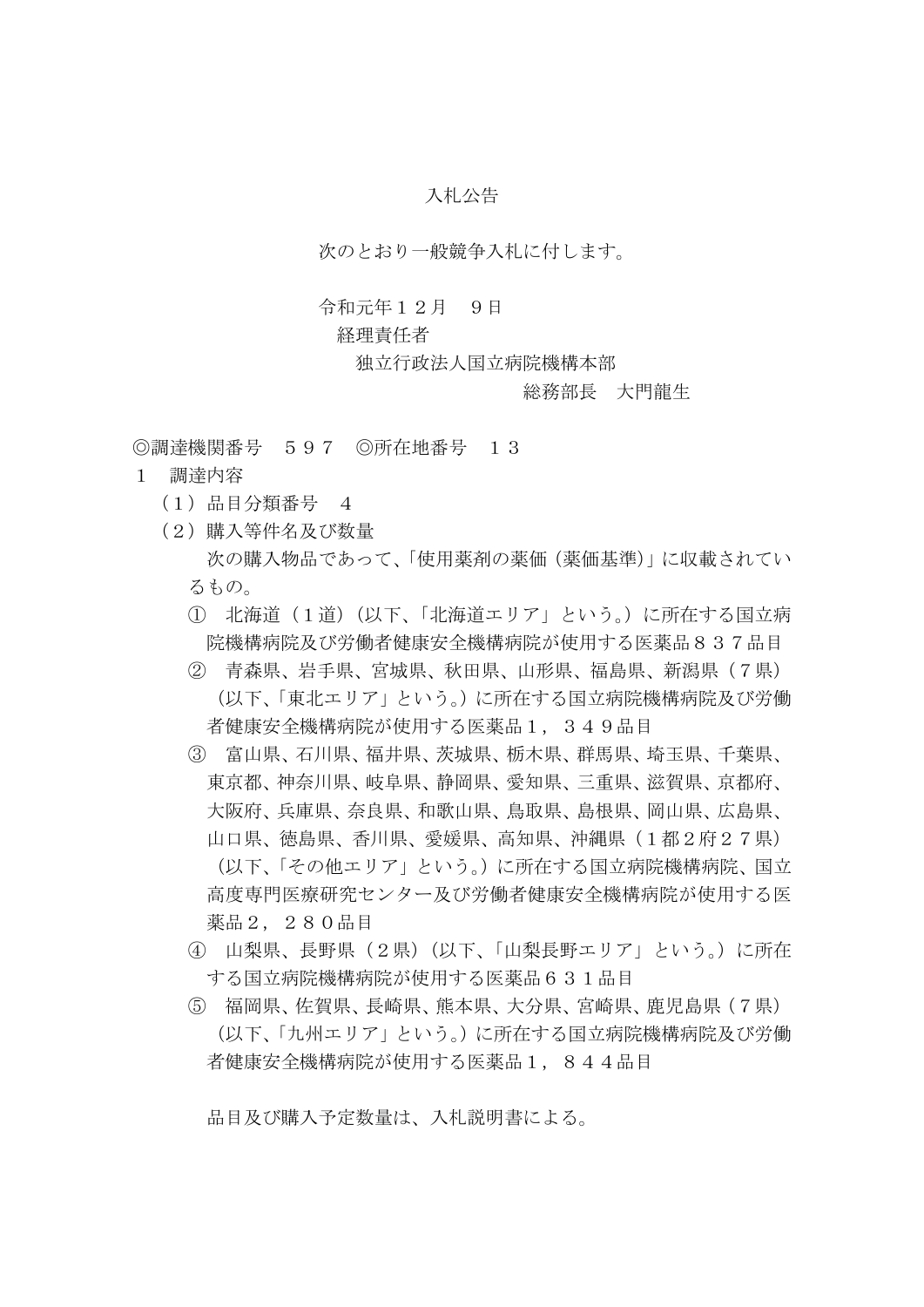(3)納入期間

自 令和2年 3月 1日

- 至 令和2年 9月30日
- (4)納入場所

独立行政法人国立病院機構北海道がんセンターほか181病院

- (5)入札方法
	- ① 1(2)で示す医薬品を区分ごとに取りまとめたもの(以下、「医薬 品群」という。)を入札エリアごとにそれぞれ入札に付する。
	- ② 入札金額については、納入に要する一切の費用を織り込んだ上で医 薬品群ごとにそれぞれの医薬品目の単価を記載すること。
	- ③ 入札単価については、消費税に係る課税事業者であるか免税事業者 であるかを問わず、見積もった契約金額の本体価格(消費税法第28条 第1項及び第29条並びに地方税法第72条の82及び第72条の8 3の規定に基づき契約金額に110分の100を乗じて得た金額をい う。なお、税法の改正により消費税等の税率が変更された場合には、当 該改正税法施行日以降における上記本体価格は変動後の消費税等の税 率により計算した額とする。)を記載すること。
	- ④ 落札者の決定については、②の単価に当該金額の消費税等額(消費税 法第28条第1項及び第29条並びに地方税法第72条の82及び第 72条の83の規定に基づき100分の10を乗じて得た金額をいう。 なお、税法の改正により消費税等の税率が変更された場合には、当該改 正税法施行日以降における上記消費税等額は変動後の税率により計算 した額とする。)に相当する額を加算した金額に当機構が提示する品目 ごとの予定数量を乗じて算出した額の医薬品群ごとの総価(当該金額 に1円未満の端数があるときは、その端数金額を切り捨てるものとす る。)をもって評価するので、入札者は、消費税に係る課税事業者であ るか免税事業者であるかを問わず、見積もった契約金額の本体価格を 記載すること。
- (6)その他

独立行政法人国立病院機構契約事務取扱細則(以下、「契約細則」とい う。)第22条の規定に基づき単価契約とする。

- 2 競争参加資格
	- (1)契約細則第5条の規定に該当しない者であること。なお、未成年者、被 保佐人又は被補助人であっても、契約締結のために必要な同意を得てい るものは、同条中、特別の理由がある場合に該当する。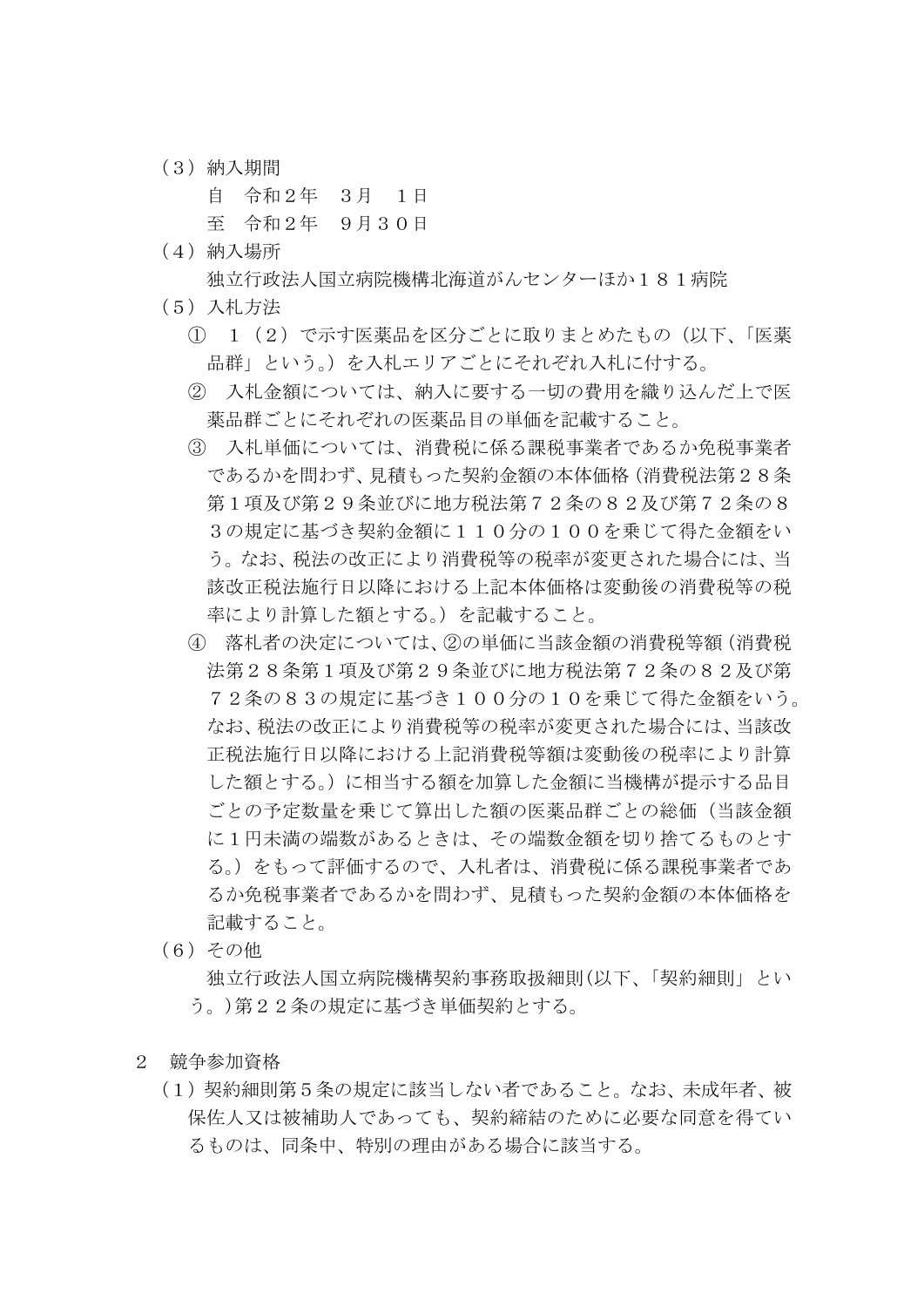- (2)契約細則第6条の規定に該当しない者であること。
- (3)厚生労働省競争参加資格(全省庁統一資格)において「物品の販売」の A、B又はCの等級に格付され、北海道エリアにおいては北海道地域の競 争参加資格を有する者、東北エリアにおいては、東北地域及び関東・甲信 越地域の競争参加資格を有する者、その他エリアにおいては、関東・甲信 越地域、東海・北陸地域、近畿地域、中国地域、四国地域及び九州・沖縄 地域の競争参加資格を有する者、山梨長野エリアにおいては、関東・甲信 越地域の競争参加資格を有する者、九州エリアにおいては、九州・沖縄地 域の競争参加資格を有する者であること。ただし、業務提携等の代理店等 による対応でも可とする。なお、当該競争参加資格については、平成30 年11月26日付号外政府調達第222号の官報の競争参加者の資格に 関する公示の別表に掲げる申請受付窓口において随時受け付けている。
- (4)医薬品、医療機器等の品質、有効性及び安全性の確保等に関する法律に 基づいて医薬品の一般販売業の許可を受けていることを証明した者であ ること。
- (5)購入される医薬品を経理責任者が指定する日時、場所に十分に納品する ことができることを証明した者であること。
- (6)契約細則第4条の規定に基づき、経理責任者が定める資格を有する者で あること。
- (7)厚生労働省競争参加資格(全省庁統一資格)において「物品の販売」の A、B又はCの等級に格付けされ、単独ではなくグループ会社も含めて、 1(2)に記載するすべてのエリアに対応する競争参加資格を有する入札 者同士によるアライアンスは認めない。
- 3 入札書の提出場所等
	- (1)入札書の提出場所、契約条項を示す場所、入札説明書の交付場所及び問 い合わせ先
		- 〒152-8621
			- 東京都目黒区東が丘2丁目5番 21 号
				- 独立行政法人国立病院機構本部
					- 企画経営部 調達課 主査(調達係)中井賢太
					- 電話03-5712-5065
	- (2)入札説明会の日時及び場所等
		- 令和元年12月26日13時30分
		- 独立行政法人国立病院機構本部研修センター(2F)第2~第4教室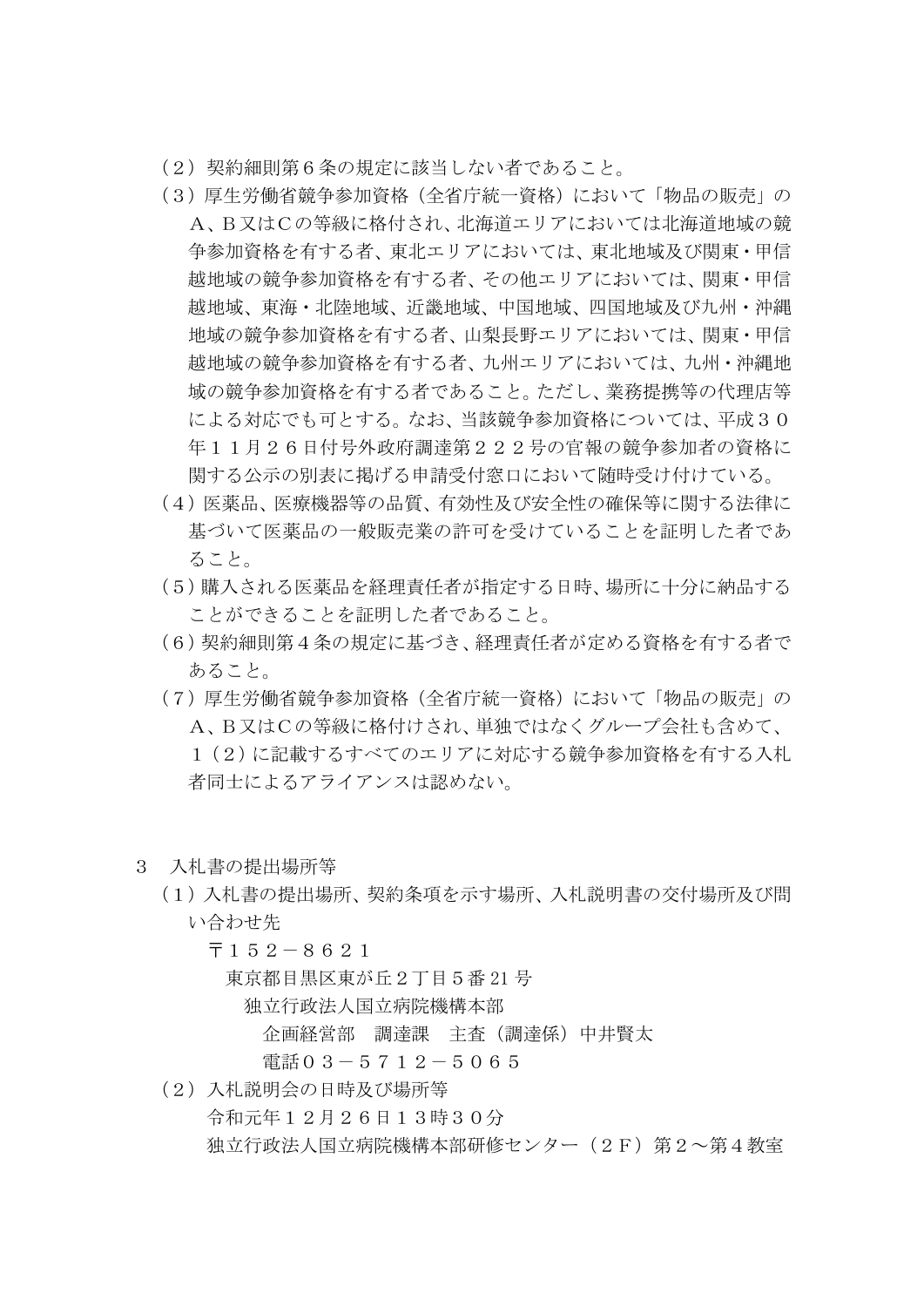- (3)入札書の受領期限
	- 自 官報掲載日

至 令和2年 1月30日13時00分

- (4)開札の場所 独立行政法人国立病院機構本部(3F)会議室32
- (5)開札の日時 令和2年 1月31日13時30分
- 4 その他
	- (1)契約手続において使用する言語及び通貨 日本語及び日本国通貨
	- (2)入札保証金及び契約保証金 免除
	- (3)入札者に要求される事項

この一般競争に参加を希望する者は、封印した入札書に2(3)から(5) の証明となるものを添付して入札書の受領期間内までに提出しなければ ならない。

なお、入札者は、開札日の前日までの間において、経理責任者から上記 証明となるものについて説明を求められた場合はそれに応じなければな らない。

(4)入札の無効

本公告に示した競争参加資格のない者の提出した入札書、入札者に求 められる義務を履行しなかった者の提出した入札書は無効とする。

(5)契約書作成の要否

要

(6)落札者の決定方法

契約細則第21条の規定に基づいて作成された予定価格(総価)の制限 の範囲内で最低の価格をもって有効な入札を行った入札者を落札者とす る。

- (7)詳細は入札説明書による。
- 5 Summary
	- $(1)$  Official in charge of disbursement of the procuring entity: Tatsuo Daimon, Director, General Affairs Department, National Hospital Organization Headquarters
	- $(2)$  Classification of the products to be procured:4